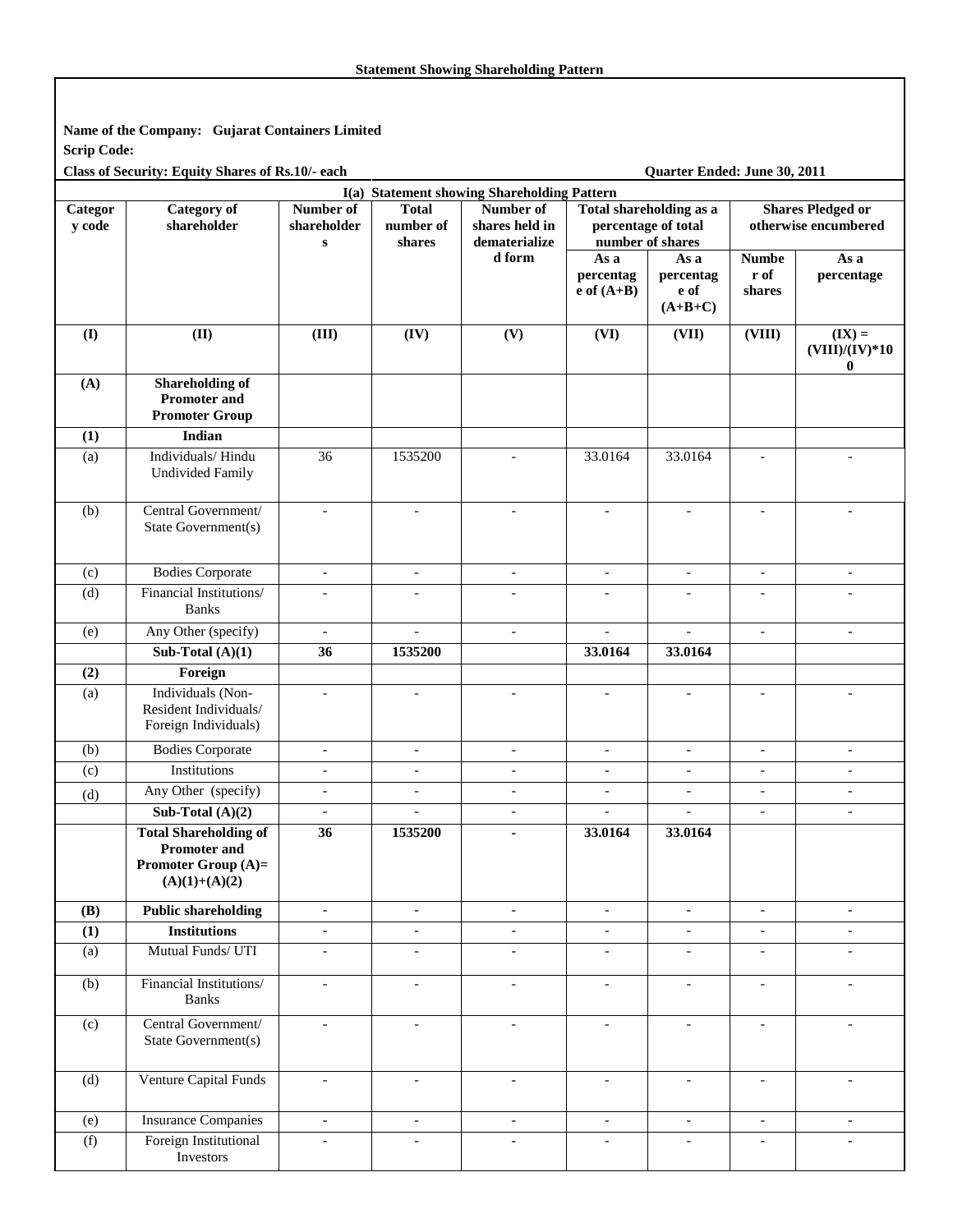| (g) | Foreign Venture<br>Capital Investors                                                                       |                          |                          |                          |                          |                          |                          |                          |
|-----|------------------------------------------------------------------------------------------------------------|--------------------------|--------------------------|--------------------------|--------------------------|--------------------------|--------------------------|--------------------------|
| (h) | Any Other                                                                                                  | $\overline{\phantom{a}}$ | $\overline{\phantom{a}}$ | $\overline{\phantom{a}}$ | $\overline{\phantom{a}}$ | $\overline{\phantom{a}}$ | $\overline{\phantom{a}}$ | $\overline{\phantom{a}}$ |
|     | Sub-Total $(B)(1)$                                                                                         | ÷.                       | $\blacksquare$           | $\blacksquare$           | $\blacksquare$           | $\blacksquare$           | $\blacksquare$           |                          |
| (2) | <b>Non-institutions</b>                                                                                    |                          |                          |                          |                          |                          |                          |                          |
| (a) | <b>Bodies Corporate</b>                                                                                    | $\overline{5}$           | 48000                    | $\blacksquare$           | 1.0323                   | 1.0323                   | $\overline{\phantom{a}}$ | $\overline{\phantom{a}}$ |
| (b) | Individuals -                                                                                              |                          |                          |                          |                          |                          |                          |                          |
|     | i. Individual<br>shareholders holding<br>nominal share capital<br>up to Rs. 1 lakh.                        | 10306                    | 2293700                  | 9900                     | 49.3269                  | 49.3269                  | Nil                      | Nil                      |
|     | ii. Individual<br>shareholders holding<br>nominal share capital in<br>excess of Rs. 1 lakh.                | 5                        | 736600                   |                          | 15.8409                  | 15.8409                  |                          |                          |
| (c) | Any Other:                                                                                                 |                          |                          |                          |                          |                          |                          |                          |
|     | <b>Clearing Members</b>                                                                                    | $\overline{a}$           | $\overline{a}$           | $\overline{a}$           | $\sim$                   | $\overline{\phantom{a}}$ |                          |                          |
|     | <b>NRI</b>                                                                                                 | 122                      | 36500                    | 1300                     | 0.7871                   | 0.7871                   |                          |                          |
|     | Sub-Total $(B)(2)$                                                                                         | 10438                    | 3114800                  | 11200                    | 66.9872                  | 66.9872                  | <b>Nil</b>               | <b>Nil</b>               |
|     | <b>Total Public</b><br>Shareholding $(B)=$<br>$(B)(1)+(B)(2)$                                              | 10438                    | 3114800                  | 11200                    | 66.9872                  | 66.9872                  | <b>Nil</b>               | <b>Nil</b>               |
|     | <b>TOTAL</b> $(A)+(B)$                                                                                     | 10474                    | 4650000                  | 11200                    | 100.00                   | 100.00                   | <b>Nil</b>               | <b>Nil</b>               |
| (C) | Shares held by<br><b>Custodians and</b><br>against which<br><b>Depository Receipts</b><br>have been issued |                          |                          |                          |                          |                          |                          |                          |
|     | <b>GRAND TOTAL</b><br>$(A)+(B)+(C)$                                                                        | 10474                    | 4650000                  | 11200                    | 100.00                   | 100.00                   |                          |                          |

**NA - Not applicable**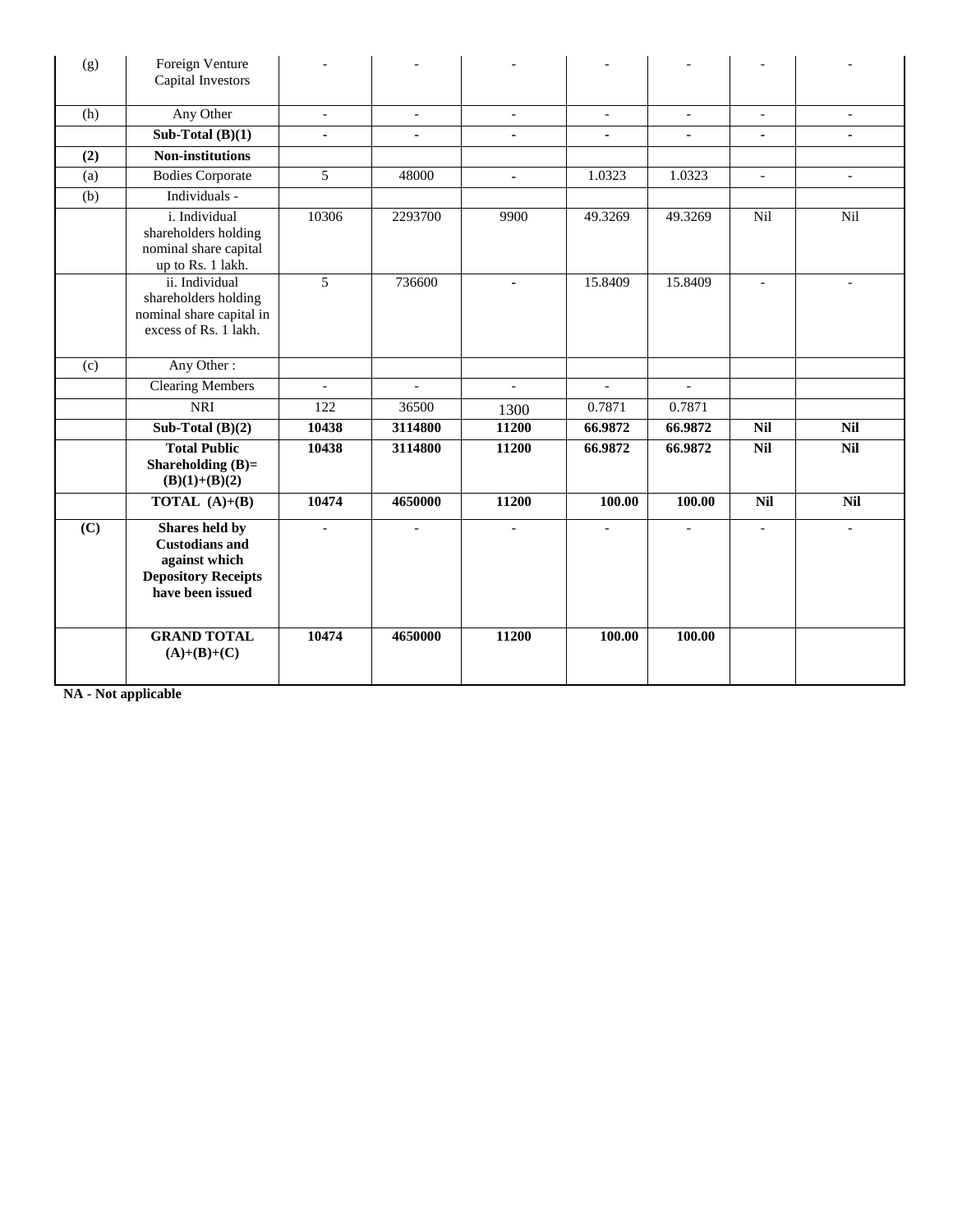## **(I)(b) Statement showing Shareholding of persons belonging to the category "Promoter and Promoter Group"**

| Sr. No.        | Name of the           | Number of | Shares as a                  |
|----------------|-----------------------|-----------|------------------------------|
|                | shareholder           | shares    | percentage                   |
|                |                       |           | of total<br>number of        |
|                |                       |           | shares {i.e.,                |
|                |                       |           | Grand                        |
|                |                       |           | <b>Total</b>                 |
|                |                       |           | $(A)+(B)+(C)$<br>) indicated |
|                |                       |           | in                           |
|                |                       |           | <b>Statement</b>             |
|                |                       |           | at para<br>(I)(a)            |
|                |                       |           | above}                       |
| 1              | Kiran Shah            | 964200    | 20.7355                      |
| $\overline{c}$ | Geeta K Shah          | 347600    | 7.4753                       |
| 3              | Kiran Shah            | 80000     | 1.7204                       |
| 4              | Kiran Arvindlal Shah  | 50000     | 1.0753                       |
| 5              | Pravin H Shah         | 43300     | 0.9312                       |
| 6              | Geeta Kiran Shah      | 32500     | 0.6989                       |
| 7              | Pravin Hiralal Shah   | 5000      | 0.1075                       |
| 8              | Pradip M Shah         | 4500      | 0.0968                       |
| 9              | Geeta K Shah          | 1100      | 0.0237                       |
| 10             | Kiran Shah            | 1100      | 0.0237                       |
| 11             | Pravin Shah           | 1100      | 0.0237                       |
| 12             | Minaxiben Shah        | 900       | 0.0194                       |
| 13             | Arvindbhai Shah       | 800       | 0.0172                       |
| 14             | Pradipbhai Shah       | 500       | 0.0108                       |
| 15             | Pravin Hiral Shah     | 500       | 0.0108                       |
| 16             | Geetadevi K Shah      | 100       | 0.0022                       |
| 17             | Geetaben Shah         | 100       | 0.0022                       |
| 18             | Pradipkumar shah      | 100       | 0.0022                       |
| 19             | Shah Geeta Devi Kiran | 100       | 0.0022                       |
| 20             | Shah Geeta ben Kiran  | 100       | 0.0022                       |
| 21             | Shah Kiranray A       | 100       | 0.0022                       |
| 22             | Shah Geeta            | 100       | 0.0022                       |
| 23             | Geetakumari K Shah    | 100       | 0.0022                       |
| 24             | Geetagauri Kiran Shah | 100       | 0.0022                       |
| 25             | Geeta Devi K Shah     | 100       | 0.0022                       |
| 26             | Geeta Kiran Shah      | 100       | 0.0022                       |
| 27             | Geetagauri Shah       | 100       | 0.0022                       |
| 28             | Kiranray A Shah       | 100       | 0.0022                       |
| 29             | Pradipbhai Shah       | 100       | 0.0022                       |
| 30             | Pradipray Shah        | 100       | 0.0022                       |
| 31             | Pradip Shah           | 100       | 0.0022                       |
| 32             | Pradipchandra Shah    | 100       | 0.0022                       |
| 33             | Pradip Shah           | 100       | 0.0022                       |
| 34             | Geetadevi Kiran Shah  | 100       | 0.0022                       |
| 35             | Geetaben Shah         | 100       | 0.0022                       |
| 36             | Geeta K Shah          | 100       | 0.0022                       |
| <b>TOTAL</b>   |                       | 1535200   | 33.0164                      |
|                |                       |           |                              |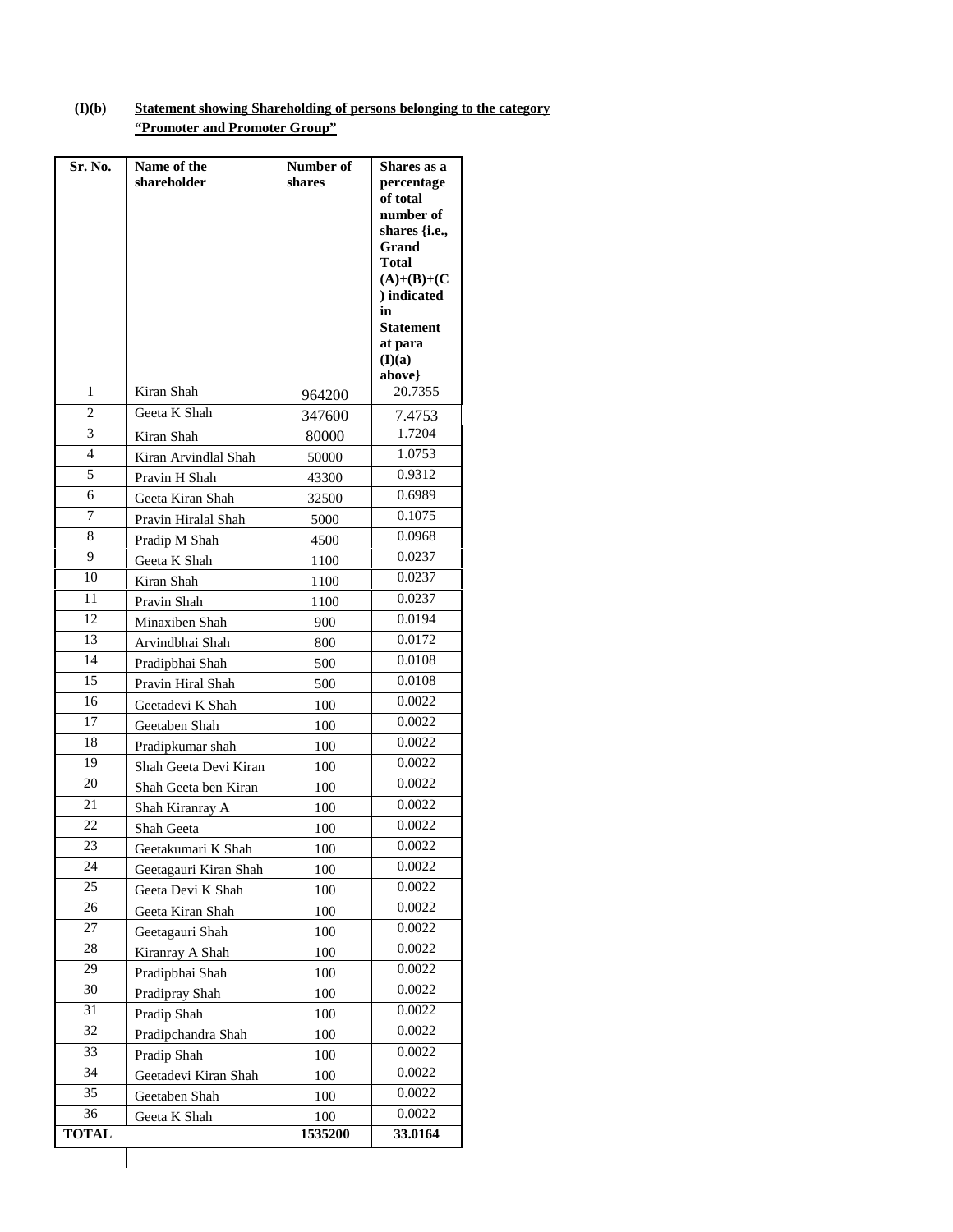| Sr. No.        | Name of the<br>shareholder | Number of<br>shares | Shares as a<br>percentage<br>of total<br>number of<br>shares $\{i.e.,\}$<br>Grand<br><b>Total</b><br>$(A)+(B)+(C)$<br>) indicated<br>in<br>Statement<br>at para<br>(I)(a)<br>above} |
|----------------|----------------------------|---------------------|-------------------------------------------------------------------------------------------------------------------------------------------------------------------------------------|
| 1              | Gajanand K. Malpani        | 480000              | 10.3226                                                                                                                                                                             |
| $\overline{c}$ | Laxminarayan G.<br>Malpani | 170000              | 3.6559                                                                                                                                                                              |
| 3              | Willingdon Cristian        | 55300               | 1.1892                                                                                                                                                                              |
|                | <b>TOTAL</b>               | 705300              | 15.1677                                                                                                                                                                             |

| (I)(c) | <b>Statement showing Shareholding of persons</b><br>belonging to the category "Public" and holding more<br>than 1% of the total number of shares |
|--------|--------------------------------------------------------------------------------------------------------------------------------------------------|
|        |                                                                                                                                                  |

| (I)(d)  | Statement showing details of locked-in shares |                                  |                                                                                                                                                      |  |  |  |
|---------|-----------------------------------------------|----------------------------------|------------------------------------------------------------------------------------------------------------------------------------------------------|--|--|--|
| Sr. No. | Name of the<br>shareholder                    | Number of<br>locked-in<br>shares | Locked-in shares as a percentage of total<br>number of shares {i.e., Grand Total<br>$(A)+(B)+(C)$ indicated in Statement at para<br>$(I)(a)$ above } |  |  |  |
|         | Not applicable                                |                                  |                                                                                                                                                      |  |  |  |
|         | TOTAL.                                        |                                  |                                                                                                                                                      |  |  |  |

| (II)(a) | <b>Statement showing details of Depository Receipts (DRs)</b>      |                                        |                                                       |                                                                                                                                                                     |
|---------|--------------------------------------------------------------------|----------------------------------------|-------------------------------------------------------|---------------------------------------------------------------------------------------------------------------------------------------------------------------------|
| Sr. No. | Type of outstanding<br>DR (ADRs, GDRs,<br>SDR <sub>s</sub> , etc.) | Number of<br>outstanding<br><b>DRs</b> | Number of shares underlying outstanding<br><b>DRs</b> | Shares underlying outstanding DRs as a<br>percentage of total number of shares {i.e.,<br>Grand Total $(A)+(B)+(C)$ indicated in<br>Statement at para $(I)(a)$ above |
|         |                                                                    |                                        | Not applicable                                        |                                                                                                                                                                     |
|         | <b>TOTAL</b>                                                       |                                        |                                                       |                                                                                                                                                                     |

| $(\mathbf{II})(\mathbf{b})$ | Statement showing Holding of Depository Receipts (DRs), where underlying shares are in excess of 1% of the total number of |
|-----------------------------|----------------------------------------------------------------------------------------------------------------------------|
|                             | shares                                                                                                                     |